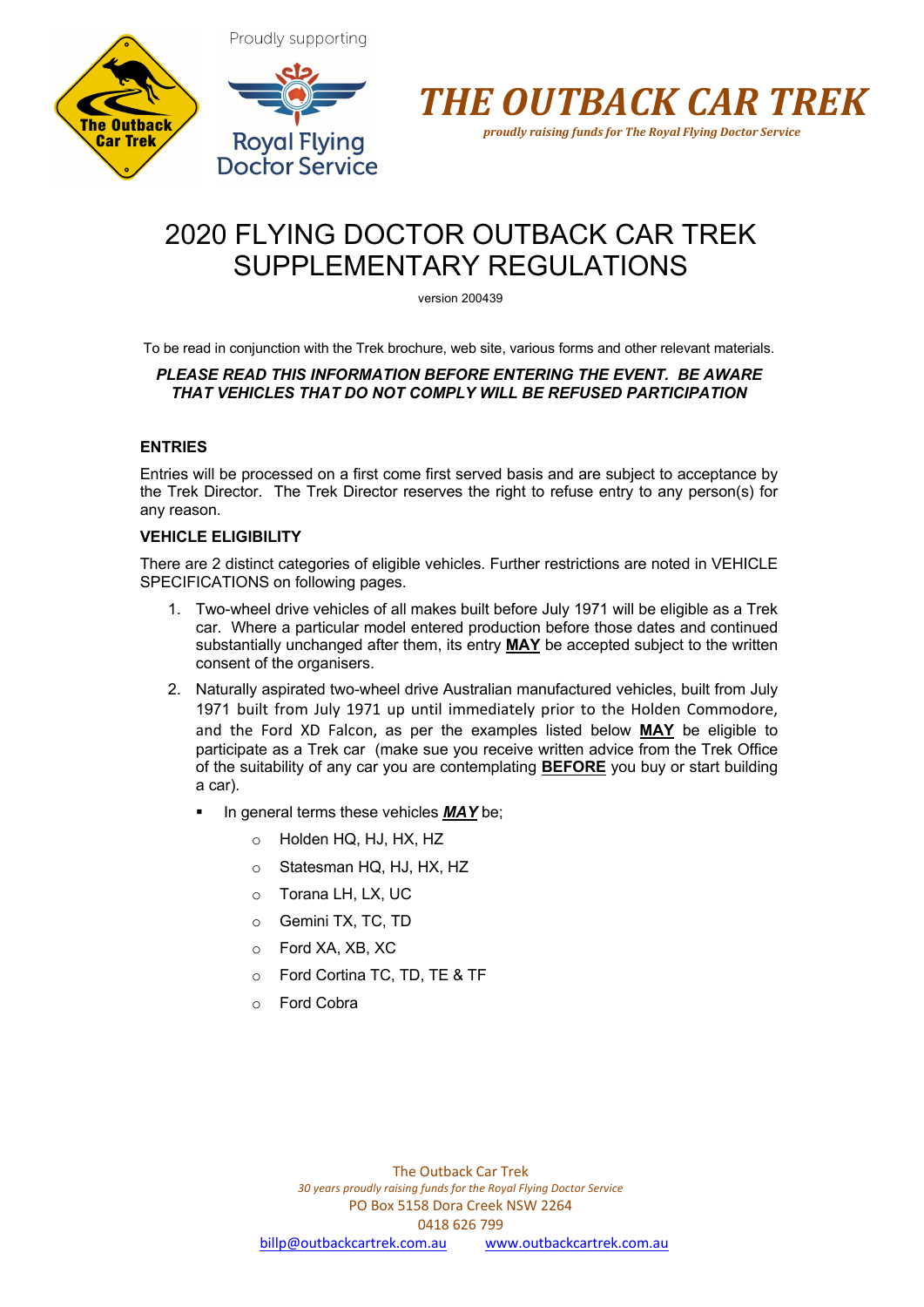





# **N.B.**

- Do not assume that a certain vehicle make and model is automatically able to participate, even if it is listed in category 2 above. Enquire at the Trek office, and receive the verdict in writing. Any vehicle outside of either category that you desire to enter *must be confirmed in writing from the Trek Director* prior to you purchase or build the car.
- All vehicles, regardless of category, are subject to the further restrictions as noted in VEHICLE SPECIFICATIONS following, and as advised from time to time.

# **SUPPORT VEHICLES**

In addition to the entries mentioned above a limited number of support vehicles will be allowed to accompany cars on the event. Support vehicles are accepted into the event as they are expected to provide assistance to any Trek vehicle that may require help. Often this will involve towing vehicles long distances, pulling vehicles out of bogs, and so on. For reasons such as this there is a minimum requirement of support vehicle weight, towing capability and transmission. Vehicles that may be considered "soft roaders" or SUV's are unlikely to be suitable as support vehicles.

In general terms support vehicles must have a kerb weight of greater than 2,400 kgs and must be capable of towing 2,500 kgs (with trailer brakes). Support vehicles must also have a high & low range transmission.

If in doubt please contact the Trek office to determine vehicle eligibility.

Support vehicles will be accepted on a first come first served basis. At least one person in the support vehicle must have either medical or mechanical skills and carry the appropriate equipment to perform his or her duties. All support vehicles must be modern 4WD's and must be in good condition. They must be fitted with effective mudflaps, a UHF radio, a rearwards facing bright white light and a dust light.

Support vehicles must attend a safety check before the Trek for a general inspection. Support crews must understand that there are certain conditions that apply to them. These include;

- i. They must leave a control point only as directed by an official or as per a published schedule
- ii. They MUST NEVER pass a stricken or apparently stricken vehicle without offering assistance
- iii. They must help with official duties if requested to do so. This may involve manning a Control, towing a vehicle, carrying items, etc.
- iv. They will not be permitted to follow the Trek route if so directed by an official or if instructed by the Road Book. In such cases they will be sent via an alternative route.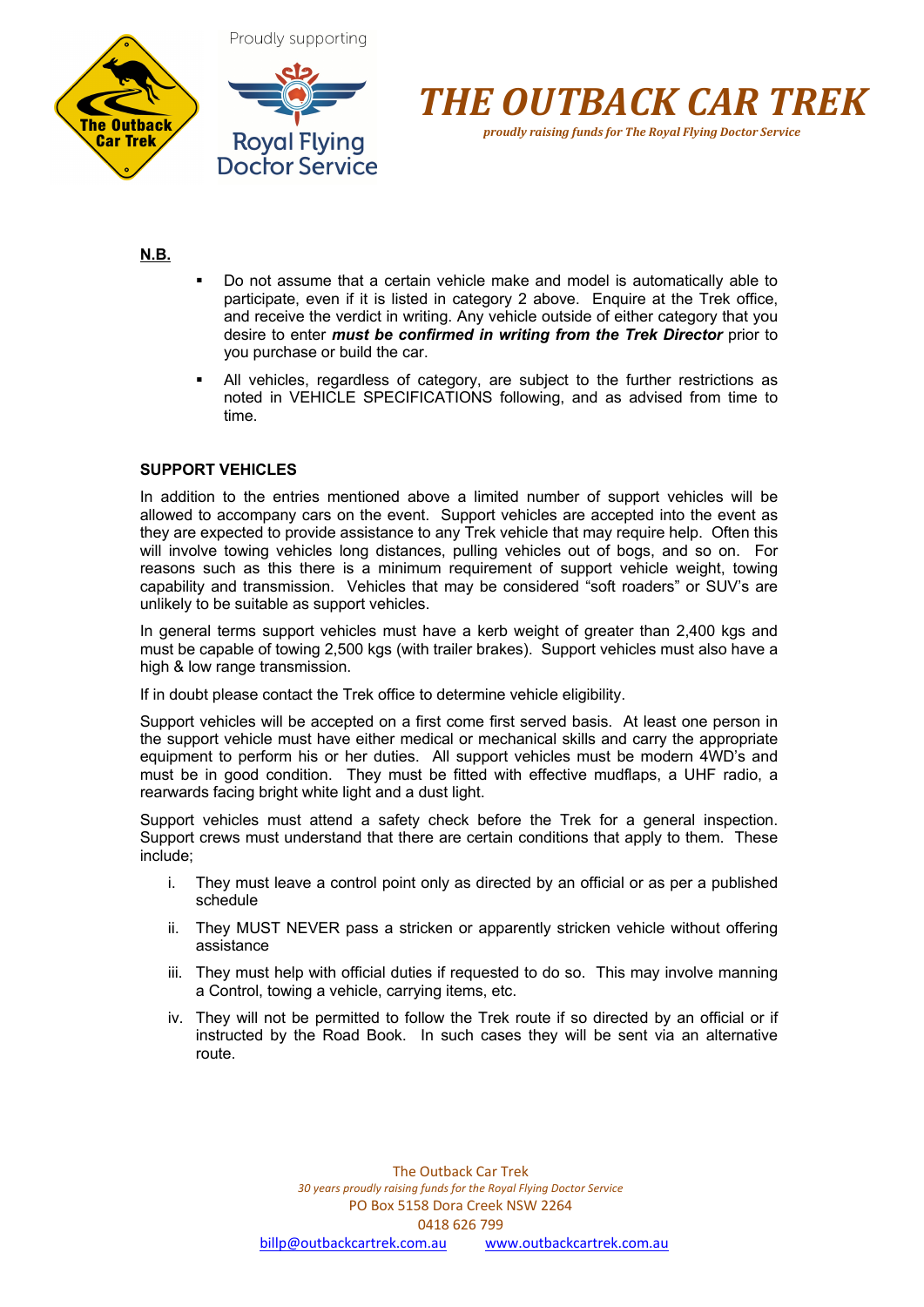



*proudly raising funds for The Royal Flying Doctor Service*

# **PARTICIPANTS BRIEFING**

There will be a participants briefing held at 8:30 on the Sunday morning  $31^{st}$  May, immediately prior to the start of the event.

All participants must attend the briefing.

# **TREK FEES & PAYMENTS**

There are three separate fees payable. These are separate entry fees and donations paid to the Royal Flying Doctor Service, plus a disbursements fee paid to Outback Car Trek Pty Limited.

## **ENTRY FEES**

Each entrant will pay an entry fee for 2020 of \$975 (including GST) per vehicle to the Royal Flying Doctor Service.

## **DONATIONS**

Each vehicle agrees to donate to the Royal Flying Doctor Service South Eastern Section a *minimum* of \$7,500.

Of course, you are encouraged to raise more than the minimum donation.

#### **DISBURSEMENTS FEE**

Each entrant will pay a fee for 2020 of \$990 (including GST) per person for disbursements.

What is referred to as the disbursements fee covers all your meals on the event, from and including breakfast on Day 1 at Wagga to and including the five star Gala Awards Dinner at Twin Waters. This fee also covers entertainment during the event, public liability insurance, the cost of DVDs of movie and stills to be made as the event progresses, coach transfers, National Parks fees, camping fees and a great many other expenses.

*The meal & disbursements fee is estimated 9 months in advance on a cost recovery basis, plus a small contingency fee to allow for any cost over-runs.*

## **DATES FOR PAYMENT**

The entry fee and meal money must be submitted with the completed entry form.

- Cheques for the entry fee are to be made out to the Royal Flying Doctor SE Section.
- § Cheques for the meal & disbursements money are to be made out to Outback Car Trek Pty Limited.
- § A donation of 50% of the minimum amount must be paid on or before 15 January 2020 and the balance of the minimum donation made on or before 1 April 2020.

Any vehicle that is not up to date with its Fees & Payments on  $1<sup>st</sup>$  May 2020 may lose its right to participate in the Trek.

# **REFUNDS**

All entry fees are non-refundable and non-transferable to other vehicles or later Treks.

Where more than 30 days notice is given, the Disbursements & Meals fee may be transferred to another event at the discretion of the event organiser.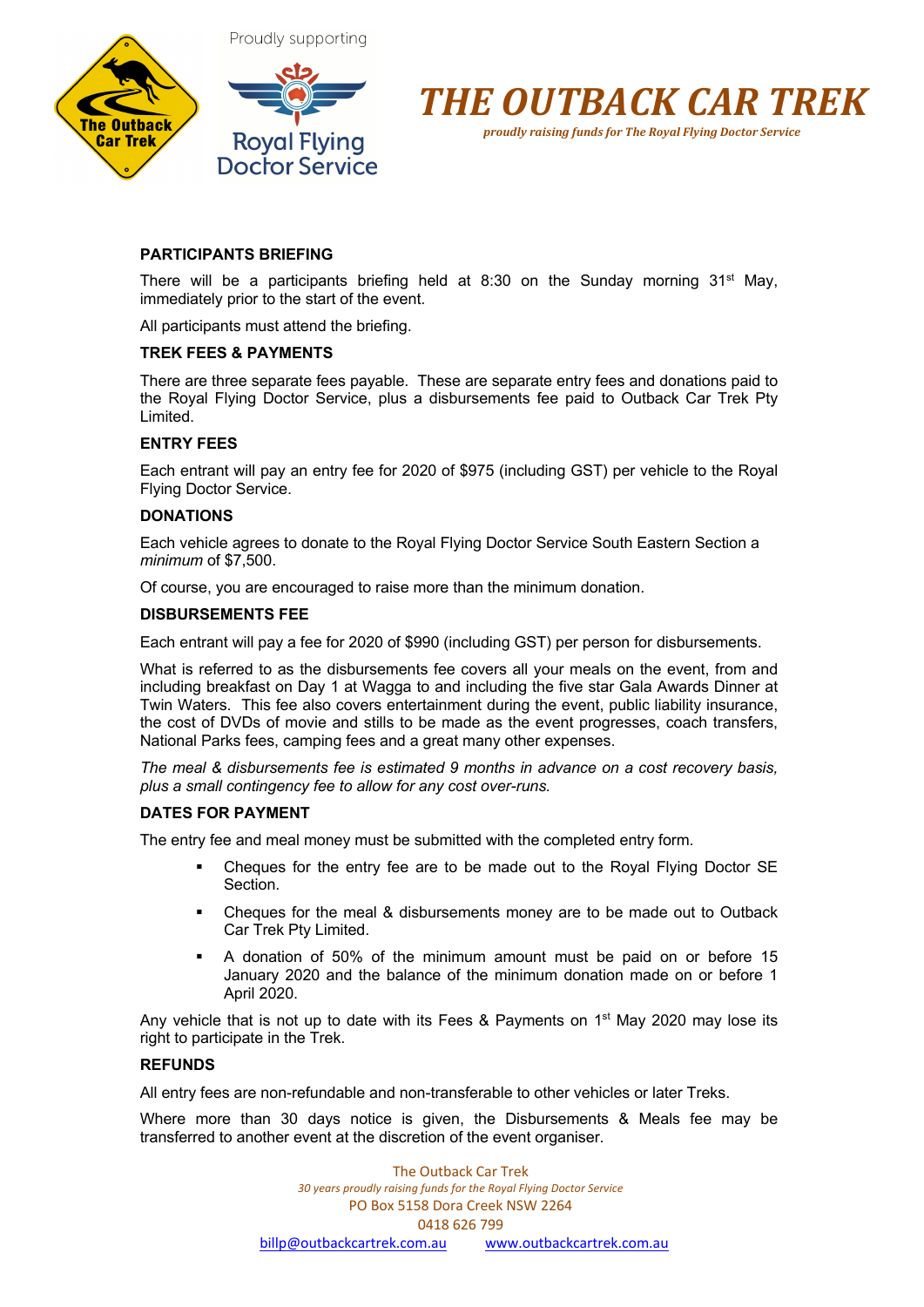





## **CREW NUMBERS**

No vehicle shall carry fewer than two people or more than its legal capacity. No one under the age of 18 years will be allowed on the event.

#### **LICENCES**

No special licences are required by crewmembers, as this is not a competitive event. However all participants must be over 18, and anyone who drives at any time must have a current, non-provisional civil driving licence recognised in Australia.

## **VEHICLE SPECIFICATIONS**

*IF IN ANY DOUBT CALL THE TREK OFFICE FOR A DECISION BEFORE BUYING/ BUILDING/ MODIFYING A CAR. ANYONE WISHING TO MAKE MINOR ALTERERATIONS TO THESE REGULATIONS CAN SUBMIT A REQUEST TO A PANEL COMPRISING SCRUTINEERS, EXPERIENCED ENTRANTS AND THE EVENT DIRECTOR FOR CONSIDERATION. NO MAJOR VARIATIONS WILL BE ACCEPTED.*

#### **GENERAL**

The purpose of these specifications is to see that cars are built strongly with an emphasis on safety and reliability. We do not want "hotted up" high performance vehicles.

Pre-1959 vehicles may be modified with the approval of the Organisers.

#### **ENGINE**

Do not "hot up" your engine. The engine must be generally in accordance with the manufacturer's original specification. Only the original engine (or an identical replacement) can be used unless permission is sought from the Trek Director.

Fuel injection cannot be fitted unless it came as original equipment on that model.

Engine capacity may be increased by up to 15%.

Engine mountings should be replaced, no matter how good they seem to be and an engine securing device must be fitted.

#### **TRANSMISSION & DRIVE TRAIN**

Transmission and drive train are free, but the fewer changes from standard there are, the more likely it will be that spares can be found. A safety strap must be fitted under the forward end of the tail shaft.

#### **EXHAUST SYSTEM**

The original engine pipe may be replaced with extractors. It is strongly recommended that the exhaust system be built so as to protrude as little as possible below the chassis rails.

#### **BRAKES**

Brakes are free and entrants are encouraged to upgrade them wherever possible, eg. from drums to discs. Brake lines are to be made from steel, not copper, unless certified by the installer as being brake line quality. Brake lines that are encased in rubber of some other protective wrapping are to be inspected for corrosion.

#### **SUSPENSION**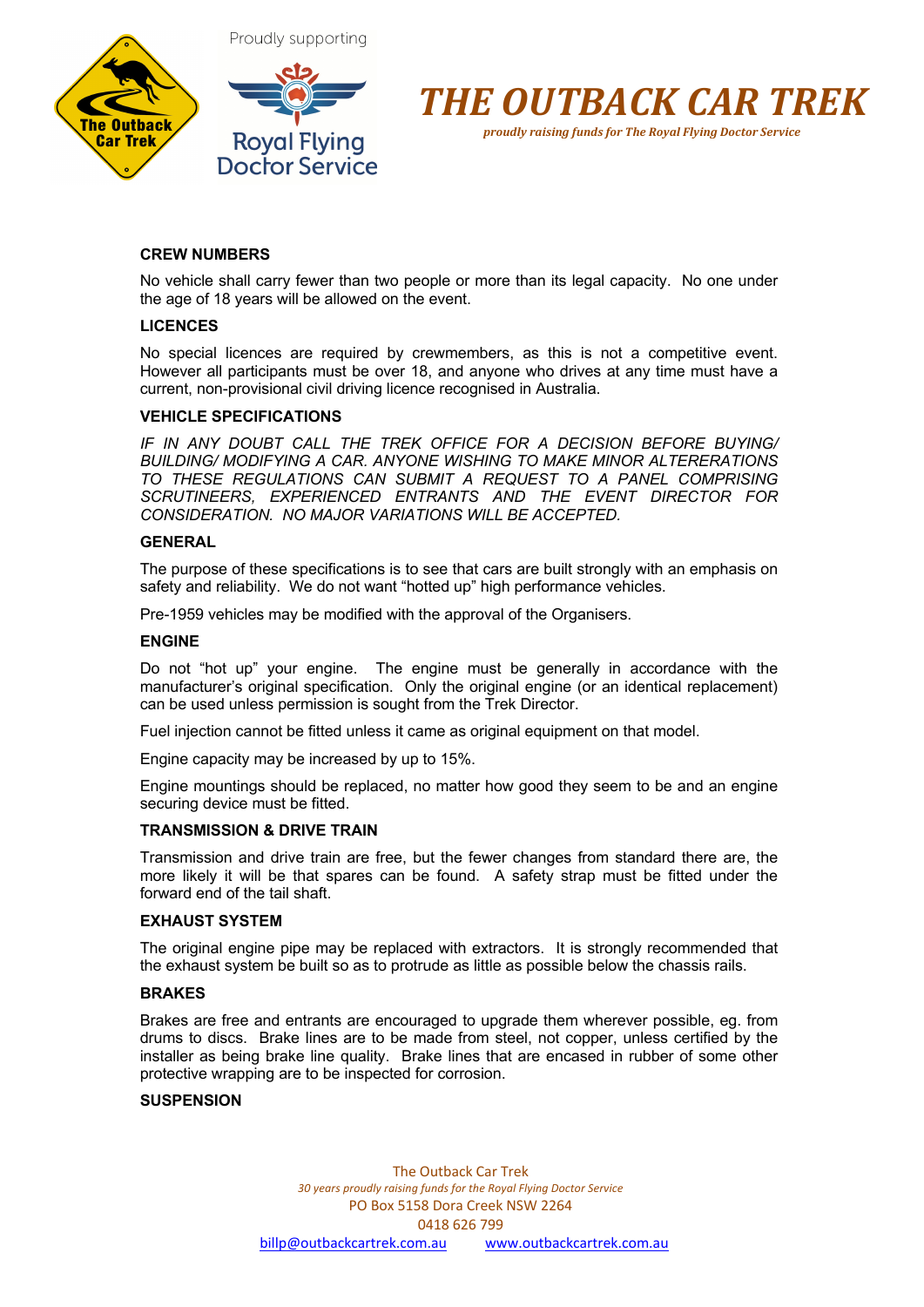



*proudly raising funds for The Royal Flying Doctor Service*

Suspension is free and should be lifted as high as possible to increase ground clearance. Stronger springs and suitable shock absorbers should be fitted and particular attention given to strengthening shock absorber mounting brackets. Shock absorbers take a hammering on the corrugations and old ones should also be replaced with ones of superior specifications. If they bolt through the floor (as in EH-HR Holdens) reinforce the area with steel angle.

To prevent/reduce stone damage, shock absorbers should have a protective covering at their front – e.g. strong rubber covering.

Front suspension collapses have been common in the past. Reinforce upper and lower control arm (wishbones) by welding 12mm bar between the inner and outer pivots, as close to the outer edges as possible. Replace ball joints every two years, annually on heavy cars.

## **AXLES**

Diff housings tend to bend causing axles to break. Weld angle to the underside of the rear axle casings from the diff to the brake backing plate.

**N.B.** In past years the breakage of fatigued front stub axles had become a common occurrence, causing accidents, some of them serious. To combat this, from 2014 we require that all stub axles be crack-tested and the evidence of that crack test be submitted with your entry form and also at safety check day.

All cars are required to have stub axles crack tested every 3 years at the minimum.

You should replace your wheel bearings with highest quality products as a matter of course every year. And make sure you carry replacement wheel bearings with you.

## **WHEELS & TYRES**

Wheels and tyres are free. Fairly narrow wheels are best for mud and bulldust as they are less likely to 'float'. Larger diameter wheels are a good idea as they increase ground clearance, particularly under the diff. A greater range of tyres is available for larger wheels ie. from 14" upwards. Strong tyres in good condition are essential. Take 2 spares and don't forget the jack and a board to put under it for changing wheels on sandy or muddy surfaces.

#### **FUEL TANK**

Specifications are free but it is your responsibility to make sure you are carry enough fuel. Part of the enjoyment of the Trek is "getting away from it all" which translates into "not near many service stations". You should increase your fuel tank capacity to provide you with 500+ kms range of driving on dirt roads.

Recent light Japanese trucks use a small square section tank that may fit behind your back seat or between your rear wheel wells. Marine outlets also have good stainless steel tanks that can be bolted in. Don't drain this tank into the main one, as a hole in the lower tank will cause you to lose all your fuel.

If you carry Jerry cans they MUST be strapped down in the boot. Don't forget a funnel.

## **UNDERBODY PROTECTION**

Protection of your car's vitals is essential. Sump guards, transmission guards and plates under fuel tanks must be fitted. Sump guards should be perforated to stop mud building up around the engine and causing overheating. Don't forget to leave access for the sump plug. A heavy curtain made from industrial rubber belting makes a good stone guard in front of the rear axle and tends to protect the fuel tank and shock absorbers as well. It must not hang lower than 50 mm above the ground when the car is laden.

Effective mud flaps are compulsory on all vehicles, including supports.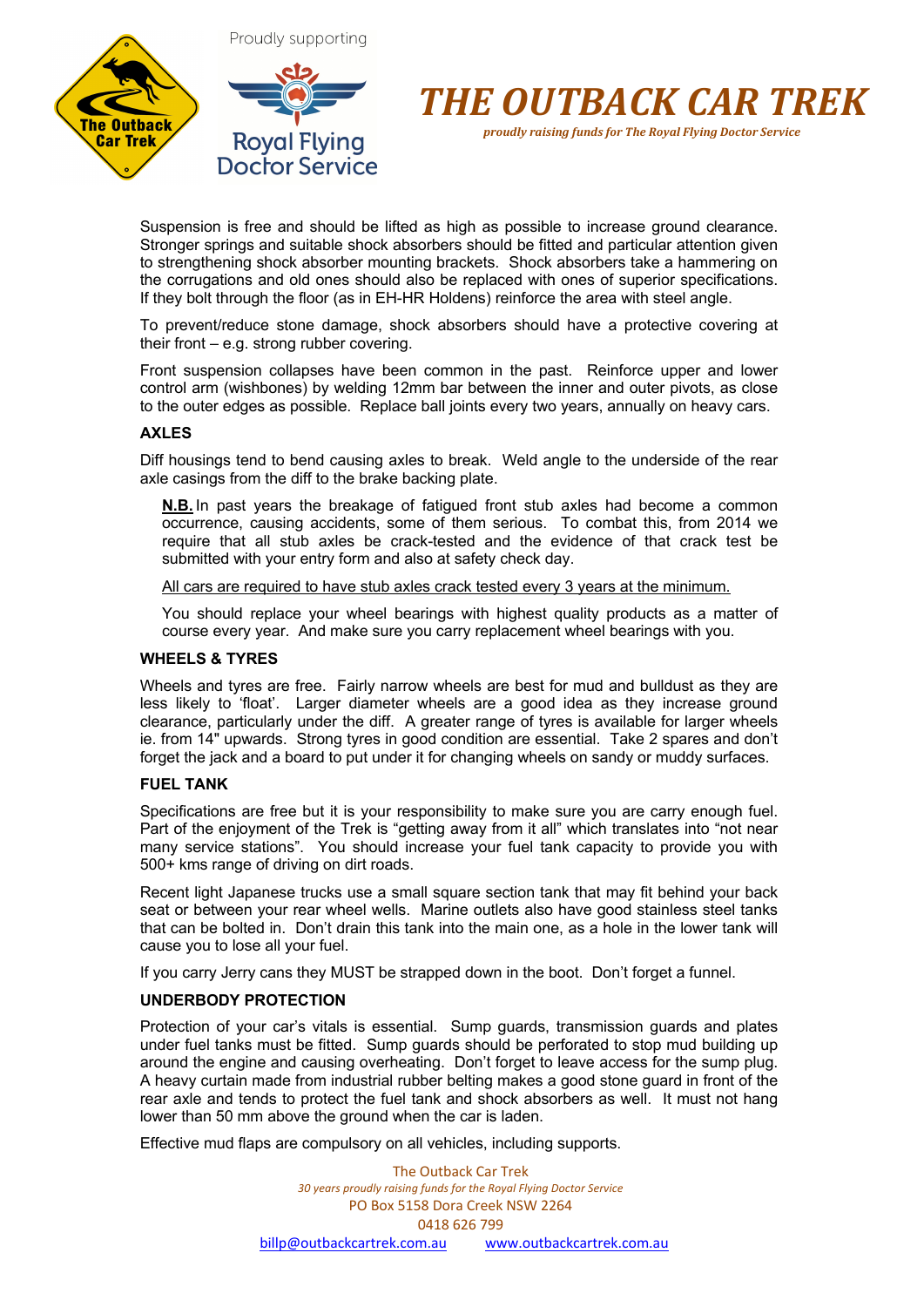



# **ROLLOVER PROTECTION**

Rollover protection is mandatory on cars built after 1959 and recommended for those built earlier. The following is an extract from the 'Light Vehicle Code of Practice' (Jan 1994).

#### *3.6.10 Roll Bars*

*The majority of internal roll bars or 'roll cages' were originally designed principally for use in racing cars where the driver's head was protected by a helmet. Unfortunately under normal driving conditions and in an accident, the heads of the driver and passengers are not protected by helmets so any modifications to the inside of the cabin must be carefully designed to prevent injuries to occupants in an accident. Four point 'roll bars' or 'roll cages' ie. roll cages having a roll bar at the 'B' pillar areas with two braces to the rear of the vehicle are satisfactory providing the following requirements can be met:*

- *a) the transverse section of the roll cage running across the vehicle behind the driver's head is to be outside the headspace area for the driver and front passenger;*
- *b) if the rear braces for the roll cage lie within the headspace for any rear passengers then the rear seat is to be removed;*
- *c) all areas of the roll cage structure above the driver's shoulder shall be padded;*
- *d) the roll cage must not restrict access to any seating position;*
- *e) the roll cage must not interfere with the normal functioning of any standard or mandatory equipment eg. seat belts and head restraints;*
- *f) the roll cage must not obstruct the driver's vision;*
- *g) the roll cage must not obstruct the driver in his full and proper control of the vehicle.*

*'Six point' roll cages ie. roll cages having supports running down the 'A' pillars, 'B' pillars and braces running to the rear are generally not acceptable because the sections running down the A pillars and across the top of the windscreen can constitute an increased risk to the driver and front passenger in an accident. They can also decrease visibility for the driver and usually prevent the correct positioning of the sunvisors.* 

*Roll cage anchorages and seat belt anchorages should not be combined in the one anchorage. Where seat belts are attached to the roll cage, the roll cage and it's attachment to the body must be capable of withstanding the combined seat belt and roll cage loads.*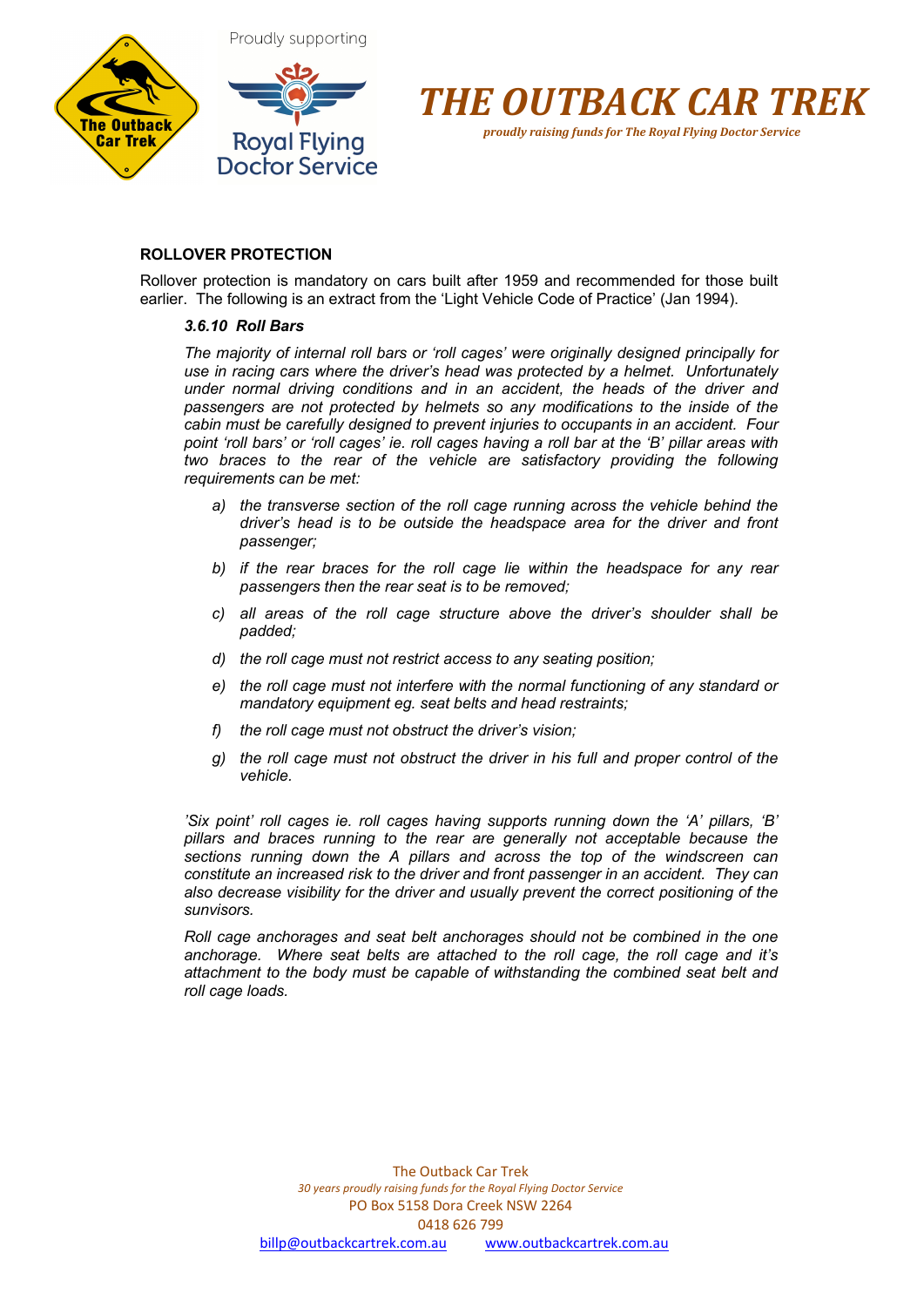



Proudly supporting



*proudly raising funds for The Royal Flying Doctor Service*

# **SEAT BELTS**

All vehicles must be fitted with full-harness seat belts. (Pre 1960 must have lap-sash seat belts as a minimum).

## **WINDSCREENS**

Windscreen glass must be laminated.

#### **TOWING EYES**

Every vehicle must have a strong towing point front and rear. A hook is good, as is an eye with a D-shackle fitted. Tow bars are also acceptable.

## *UNDER NO CIRCUMSTANCES SHOULD TOW BALLS BE USED TO TOW OR SNATCH VEHICLES WITH ROPES OR SNATCH STRAPS.*

#### **SAFETY TRIANGLES**

Every vehicle must carry a red reflective triangle and display it if the car is stopped on or close to the road.

## **CB RADIOS**

Every vehicle, including supports must have a UHF CB radio with at least 20 channels. A second radio (AM CB will do) should be fitted if one crew wants to talk to another without disturbing regular radio traffic or turning the main UHF off the Trek channel.

#### **DUST LIGHTS**

All vehicles must be fitted with a revolving amber light mounted on the roof to indicate their position in dusty conditions. **You must make sure that your amber light/ strobe is clearly visible from both the front and the rear.** Globes are to be 100 watt or greater. Powerful strobe lights are also acceptable.

A second fixed white rear facing light must be fitted at or above rear window height (approx. equivalent to head height of the driver in a car behind you) and wired to a separate circuit.

Carry spare globes and fuses for your dust lights.

Dust lights must be illuminated at all times when on dirt roads.

**NUMBERS** – All vehicles must carry the identifying door panels provided by the organisers. This will be in the form of self-adhesive vinyl panels approximately 500mm deep by 400mm wide. Space must be left for a panel on each door. On the panel entrants must fix **BLACK** 150mm high numbers. These are available from marine outlets or instant sign companies.

Vehicles approaching from behind, often in dusty conditions, must be able to identify you from a reasonable distance. You must fix your vehicle's number, at least 150mm high, in **WHITE** onto the upper right hand corner of your car's back window for the benefit of following vehicles, and also onto the front left hand corner of your windscreen for the benefit of officials at check points. If there is insufficient contrast for the rear facing number use a darker (or lighter) background.

> The Outback Car Trek *30 years proudly raising funds for the Royal Flying Doctor Service* PO Box 5158 Dora Creek NSW 2264 0418 626 799 billp@outbackcartrek.com.au www.outbackcartrek.com.au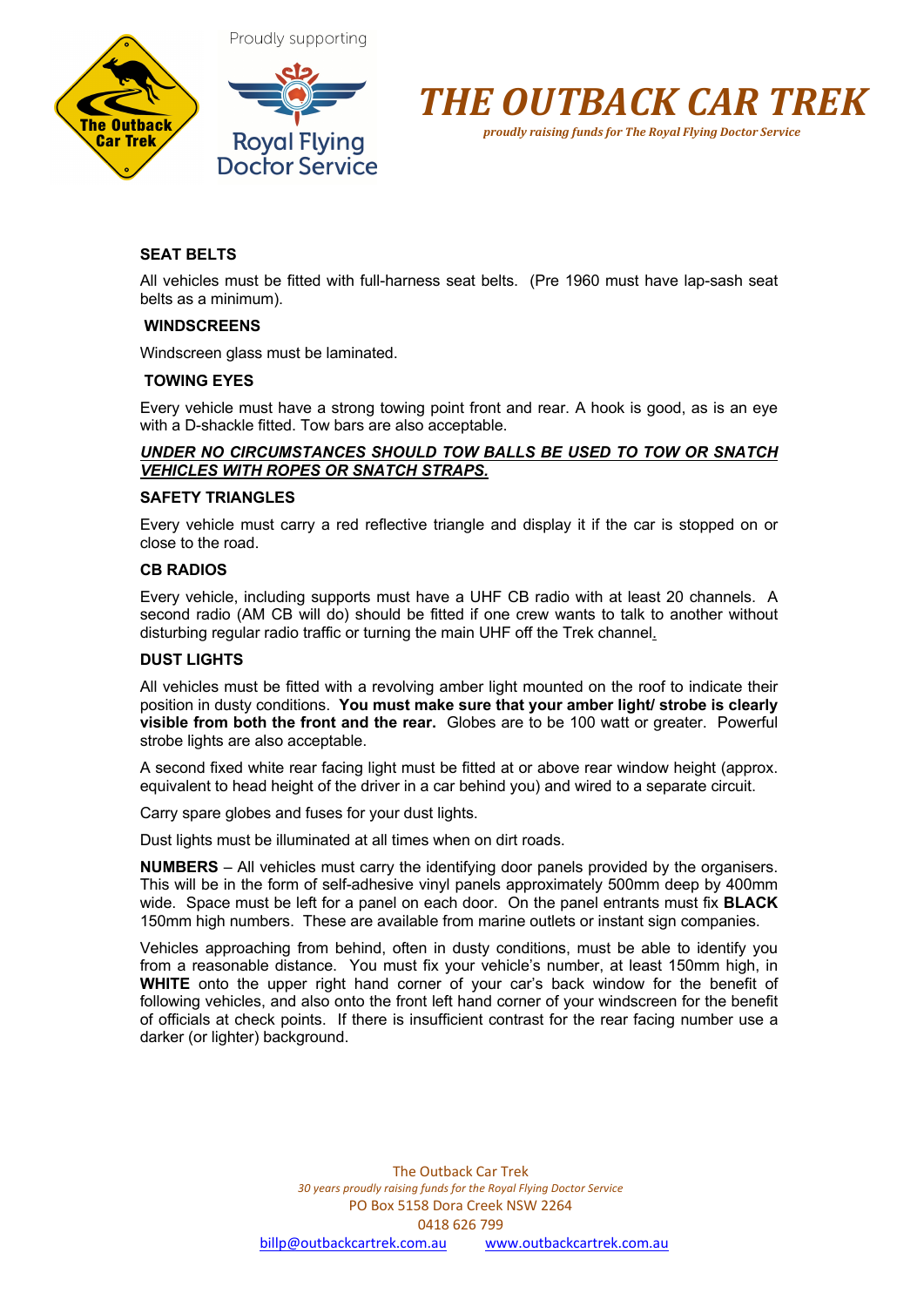



# **SPARE PARTS & EXTRA EQUIPMENT**

You must carry a reasonable range of spares in your car, or in your support vehicle if you have one. You may wish to share the load with another entrant in a similar vehicle as long as you intend running together, e.g. you might carry a spare radiator and they may carry spare shock absorbers. A check list should include;

| tie rods & control arms                      | wheel bearings                |
|----------------------------------------------|-------------------------------|
| $\blacksquare$                               | ٠                             |
| shock absorbers $-1$ front & 1<br>٠<br>rear  | fan belts<br>п                |
| spark plugs, leads & distributor<br>٠<br>cap | condensor, coil & points<br>٠ |
| spare windscreen wiper motor<br>٠            | spare washer bottle pump      |
| fuel pump                                    | roll of fencing wire          |
| ٠                                            | $\blacksquare$                |
| tools                                        | radiator hoses                |
| ٠                                            | $\blacksquare$                |
| gaffer tape                                  | spare radiator                |
| ٠                                            | ٠                             |

All vehicles MUST carry a Snatch Strap and a fire extinguisher. You must also bring 4 litres of engine oil, automatic transmission or clutch fluid, brake fluid and at least 20 litres of water.

Every loose item which cannot be stowed in the boot must be bolted to the floor.

### **ROOF RACKS**

We are not in favour of roof racks. If at all possible leave roof racks behind. They can make you think that you have more space than you need and tempt you to bring extra gear. They can also dramatically lift the centre of gravity and seriously alter your cars handling. If you must use a roof rack use it for light items only and keep heavy items down low. Do not use your roof rack for spare fuel or spare tyres.

#### **FIRST AID KIT**

Every vehicle, both 2WD & Support, must carry a first aid kit. Here is a list of suggested items to be included. This list is not comprehensive and is additional to what might be in your basic first aid kit;

| Sunscreen and lipscreen                                                    | <b>Multivitamins</b>            |
|----------------------------------------------------------------------------|---------------------------------|
| $\mathbf{u}$                                                               | $\blacksquare$                  |
| Cold & Flu capsules                                                        | Cold sore cream                 |
| $\blacksquare$ .                                                           | $\blacksquare$                  |
| <b>Bandaids</b>                                                            | Dencorub                        |
| $\blacksquare$                                                             | $\blacksquare$                  |
| Panadol<br>$\blacksquare$                                                  | • First aid cream (iodine base) |
| And any medications that you might use from time to time<br>$\blacksquare$ |                                 |